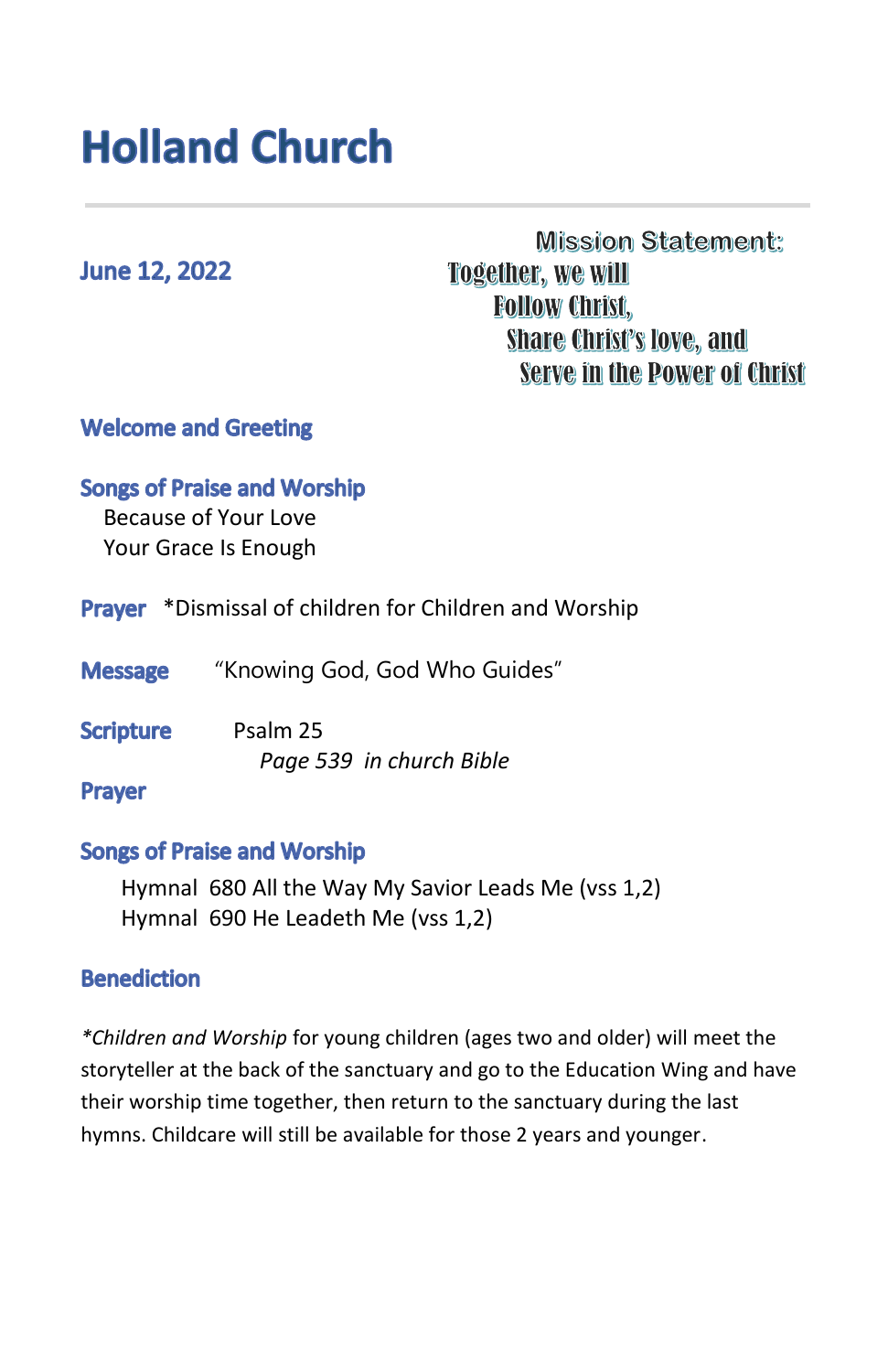# **Sundav**

We welcome Pastor Dallas Powell to our pulpit. Dallas and his wife Jen live in Lincoln, Nebraska where he is a missionary with the North American Mission Board. He helps churches extend their missional reach and plant churches in new communities in Nebraska and Kansas. He has a MDiv from Mid-America Baptist Theological Seminary and a Business degree from Colorado Christian University. Currently, he is pursuing a Doctorate of Ministry. He has pastored and planted churches in Michigan and Nebraska. He is passionate about helping churches reach the Nations.

Join in our Fellowship Time following our Morning Worship for a cup of coffee or glass of water, and a cookie.

Sunday School meets after Fellowship Time. An adult class meets in Room 6 studying the Sunday School Guide. Another adult class meets at the end of hall and is studying the book The Spirit-Filled Follower of Christ. Everyone is welcome.

Our Liturgical cloths are white for celebration, joy, purity and victory.

# **Monday-Friday**

Vacation Bible School from 9 a.m.-noon. **See insert for more information and help needed after church. Donations of cookies will be appreciated.** There are a few times left to fill in on the sign-up sheet located on the information desk.

# **Next Sunday**

Blood pressure checks will be available before Morning Worship.

## **Our Church**

Pastor Randy will be at General Synod June 9-14. If you have pastoral concerns, contact any member of our Consistory.

New Church Directory is in your church mailbox. There is a sheet on the Information Desk for corrections.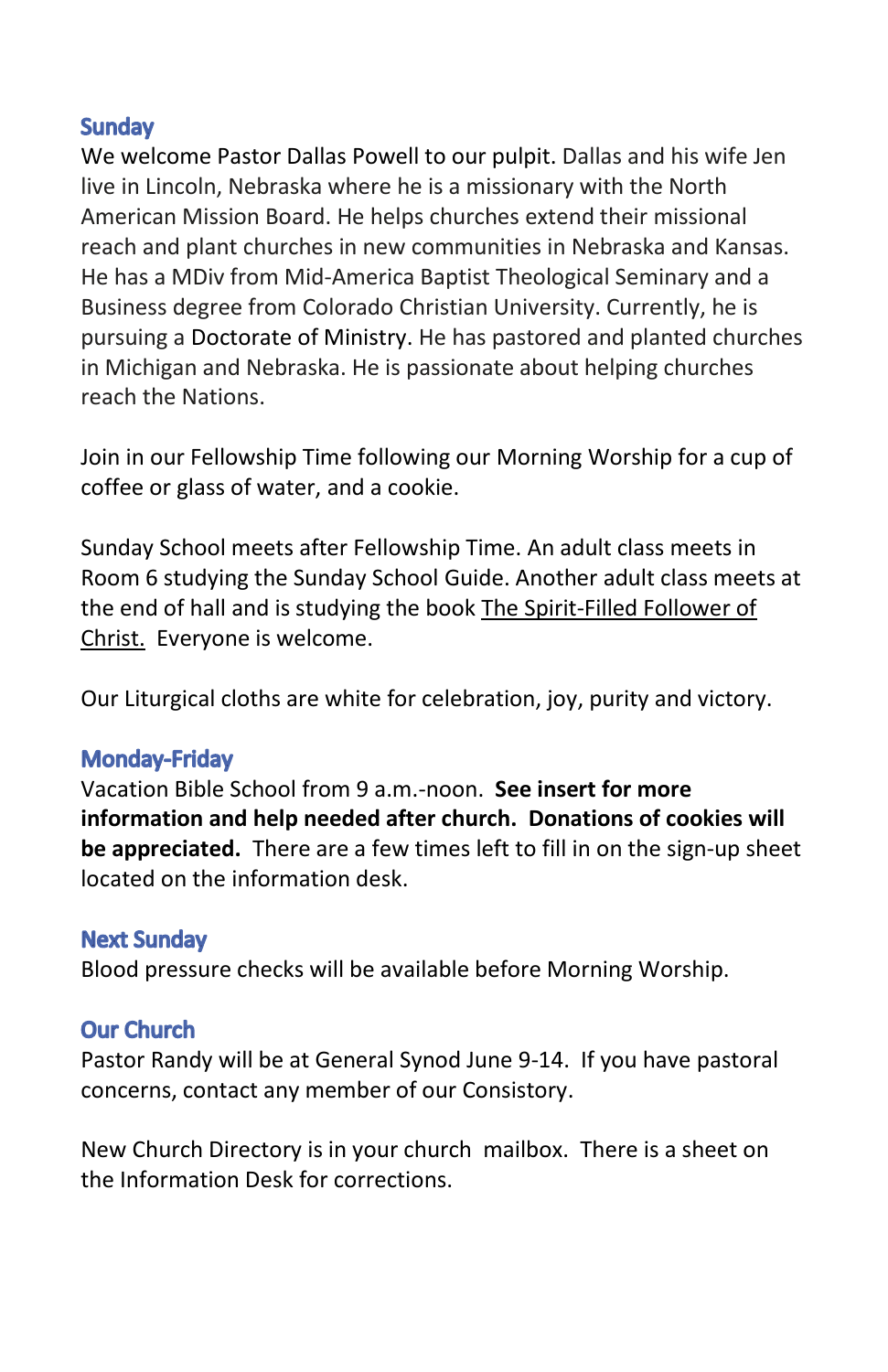Church Life is hosting a Night Out with the Salt Dogs on Friday, June 24. Tickets will be \$13 per person. There will be a tailgate meal at 6:00 p.m. in the Haymarket Park parking lot and game time is 7:05 p.m. There will be a fireworks display following the game. Please sign up for this event at the Information Desk by June 19th. Be sure to invite your friends and neighbors. Tickets are fairly close to playground and handicap assessable seating.

*"If you heard Savannah give the message two weeks ago, you saw how committed and passionate she is about doing a church plant in her home, and how emotional she got about being able to buy her home. When I saw the picture of her house, my thought was 'She wants to encourage neighbors to sit and stay awhile. I think she needs a couple of outdoor chairs for her front porch'. If you would like to donate to this cause, I will collect the money and go shopping for the chairs, once her porch floor is sturdy and ready for company." Ann Wubbels*

"Hickman Reading Center wants to give a big thank you to the Holland Church for the 9 boxes of donations for Hickman's Hay Day Fundraiser in July. Also, thank you for thinking of the Reading Center."

"Thank you, Holland Church ladies and Karen Liesveld, for all the donated fabric received. It allowed us to complete 38 handmade quilts (sewn by Shirley Chervat). Bless you all. Val Gureaux, Recycle for Life."

"Peioch Humane Society at  $70<sup>th</sup>$  and Hwy 2 wants to thank the Holland Church for all the needed pet donations. They will be used. From the Staff."

## **Remember in Prayer**

Our missionaries: Brian and Beth Bruxvoort, Mike and Amber DeBoer, and the P's (name withheld).

No longer able to attend worship at Holland Church: Henrietta Liesveld and Evelyn Essink at Haven Manor and Paul Doeschot at Gold Crest Care Center, Barb Sears at Orchard Park, Lincoln NE.

Pastoral Search Team